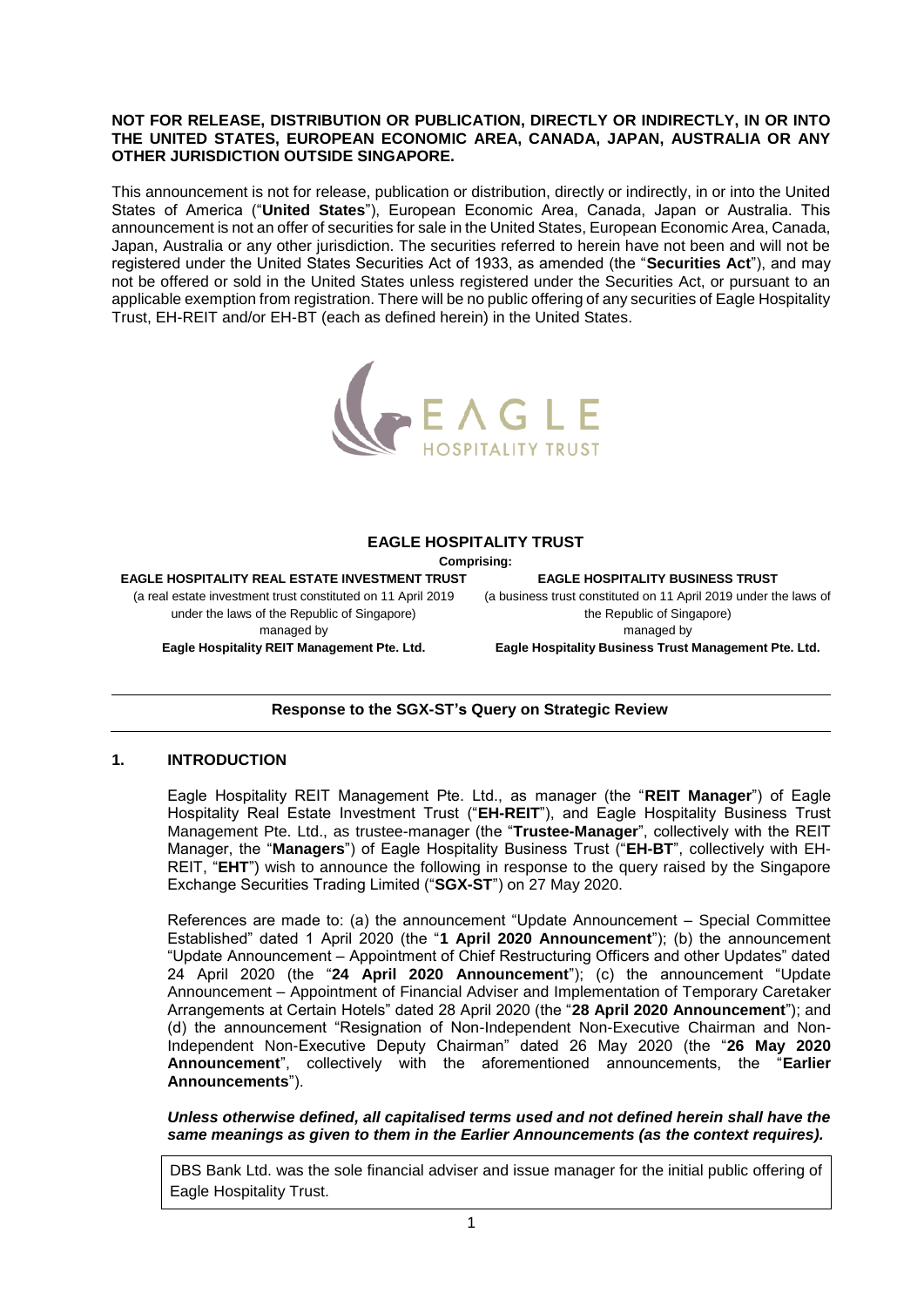## **2. QUERY FROM THE SGX-ST**

We note EHT's announcements dated 1 April 2020, 24 April 2020 and 28 April 2020 on the formation of the Special Committee, the appointment of FTI to assist in the restructuring process of EHT and Moelis as financial adviser to assist the Special Committee and the REIT Trustee in undertaking the Strategic Review of EHT's business respectively.

In respect of the above appointments, please provide an update announcement on the actions the Special Committee has taken in relation to the restructuring. The update should include:

- (a) An outline of proposals that have been made known to the Special Committee;
- (b) Disclosure on whether any conflicts of interest arose during the proposal management process and if so, how these conflicts were managed; and
- (c) Disclosure on which of the proposals (if any) contemplate a change in control of the REIT Manager.

The REIT Manager and the Trustee-Manager of EHT are legally required to give priority to the interest of all security holders of the Stapled Trust as a whole, over their own interests in the event of a conflict of interest.

In light of these requirements, please provide confirmation by the REIT Manager and Trustee-Manager that they have given priority to the interests of all the unitholders of EHT as a whole over their own interests:

- (a) in the proposal management process; and
- (b) in selecting the proposal that they say is in the best interest of the unitholders of the Stapled Trust.

# **3. RESPONSE TO THE SGX-ST'S QUERY**

- 3.1 As mentioned in the 1 April 2020 Announcement, the Special Committee was established to oversee, among other items, matters relating to the Strategic Review of EHT's business. FTI (including the Chief Restructuring Officers) was subsequently appointed by the Managers and the REIT Trustee, for EHT and its corporate entities, to assist in the restructuring process of EHT.
- 3.2 Subsequently, as stated in the 28 April 2020 Announcement, Moelis was appointed by the Managers and the REIT Trustee as the financial adviser to assist the Special Committee and the REIT Trustee in undertaking the Strategic Review of EHT's business, including advising on available options to achieve the best possible outcomes for the Stapled Securityholders.

### Restructuring – General Commentary

- 3.3 The restructuring process for EHT is complex and multi-faceted and involves many aspects including (a) forbearance discussions with lenders (and obtaining their agreement to key decisions); (b) addressing the severe business/operational challenges and dislocation to the entire hospitality industry caused by the COVID-19 pandemic; (c) meeting urgent and critical funding needs to preserve and protect the underlying assets of EHT pending recovery of the sector; (d) a more holistic Strategic Review of EHT's business model including the appropriateness of the current Master Lease Agreements; and (e) any fundraising required to sustain EHT through the current COVID-19 pandemic and financial crisis.
- 3.4 In the weeks since the establishment of the Special Committee, the Special Committee has been working with the REIT Trustee, FTI, Moelis and other advisers to address the most pressing concerns such as those described in paragraph 3.3(a) to (c) above. Significant and meaningful progress has been made in mitigating the most urgent concerns – for example, as updated in certain of the Earlier Announcements, discussions with lenders remain constructive with a view to achieving a longer-term forbearance arrangement, and temporary caretaker arrangements have been instituted as a cost-effective means by which to safeguard asset values and minimise losses in the current environment whilst the Special Committee works with the REIT Trustee, FTI and Moelis on the Strategic Review and longer-term plans post-COVID-19.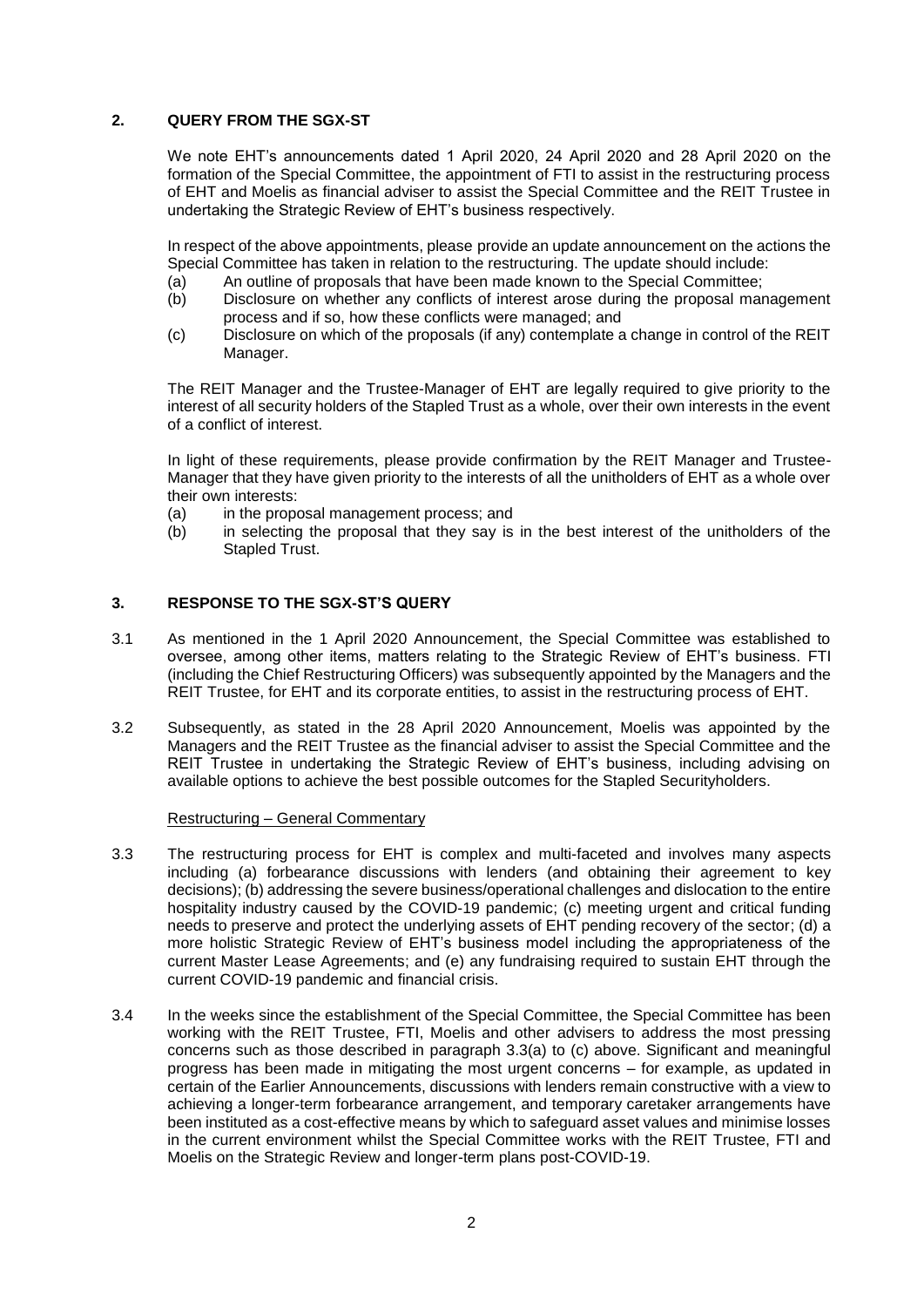3.5 All decisions made in relation to the abovementioned measures implemented so far have been made by the Special Committee, in consultation with the REIT Trustee and with the benefit of professional advice from independent advisers such as FTI, Moelis and legal counsels, **in the best interests of EHT and its portfolio, independently of Mr. Howard Wu and Mr. Taylor Woods (collectively, the "Sponsor Directors") who are not members of the Special Committee and regardless of the position taken by or interests of the master lessees or the sponsor of EHT**.

## Restructuring – Strategic Review

- 3.6 Similarly, the Special Committee and the REIT Trustee are of the view that the Strategic Review needs to be undertaken in an independent manner, free of any potential conflicts of interest with the Sponsor Directors in relation to their interests in EHT and their roles as both master lessees and sponsor of EHT. This was in fact a key reason for the Managers to initiate the establishment of the Special Committee (a board committee which excludes the Sponsor Directors) on 1 April 2020. To this end, as disclosed in the 26 May 2020 Announcement, the Sponsor Directors have since resigned from their positions on the Boards of the Managers with effect from 26 May 2020.
- 3.7 Accordingly, the Special Committee and the REIT Trustee had mandated Moelis and collectively, the instructions to Moelis were to review all available options to EHT, **with the overriding objective that such Strategic Review is to be carried out in the best interests of EHT and its Stapled Securityholders**. The range of options considered by Moelis included any proposed investment, capital raising or recapitalisation of EHT, a potential change of control of the Managers, replacement of the Managers, as well as any potential strategies in relation to the current Master Lease Agreements.
- 3.8 The Special Committee had received from a number of parties non-binding, preliminary and indicative expressions of interest (the "**EOIs**") and such EOIs have been shared with the REIT Trustee. These EOIs were received from credible and reputable asset management companies and/or institutional investors. All such EOIs contemplated (a) either a change of control of the REIT Manager or the replacement of the REIT Manager; and (b) a capital injection into EHT, and most of the EOIs considered either an amendment or termination of the existing Master Lease Agreements, or a mixture of both options. Separately, the Special Committee was also told by the Sponsor Directors, who collectively own 100% of the Managers, that they were in various discussions to bring in another investor to take a stake in the Managers.
- 3.9 Whilst the Special Committee and the REIT Trustee had mandated and desired to proceed with a Request for Proposal ("**RFP**") process conducted by Moelis to evaluate and consider proposals developed from these EOIs and any other proposals that may have been received, the Special Committee was informed by the Sponsor Directors, who collectively own 100% of the Managers, that Urban Commons, LLC (the sponsor of EHT which is 100% owned by the Sponsor Directors) had entered into a letter of intent with Far East Consortium International Limited ("**FECIL**") relating to the acquisition of a controlling stake in the Managers by FECIL (the "**Potential Transaction**"), which, *inter alia,* provided for an exclusivity period of 90 days which expires on 14 July 2020. The Sponsor Directors took the position that they had legally committed to enter into exclusive discussions with FECIL pursuant to the letter of intent with FECIL and that as such, the Sponsor Directors would not be in a position to explore other proposals involving an investment in the Managers while being bound by contract.
- 3.10 Given the position of the Sponsor Directors that they were contractually committed to negotiate with FECIL, the Special Committee was unable to proceed with the RFP process since any change in control of the Managers would require the consent of the shareholder of the Managers.
- 3.11 Balancing considerations such as (a) any change in shareholding of the Managers would have required the consent of the shareholder of the Manager who were in exclusive discussions with FECIL; (b) the ability to progress the RFP process in good faith with other credible parties while discussions on the Potential Transaction were ongoing between FECIL and the Sponsor Directors; (c) the time necessary to progress the RFP process, versus the need for appropriate controllers (with a sufficient and credible track record and the financial wherewithal) to be in charge of the Managers as soon as possible; and (d) Moelis' view that, under the circumstances listed above,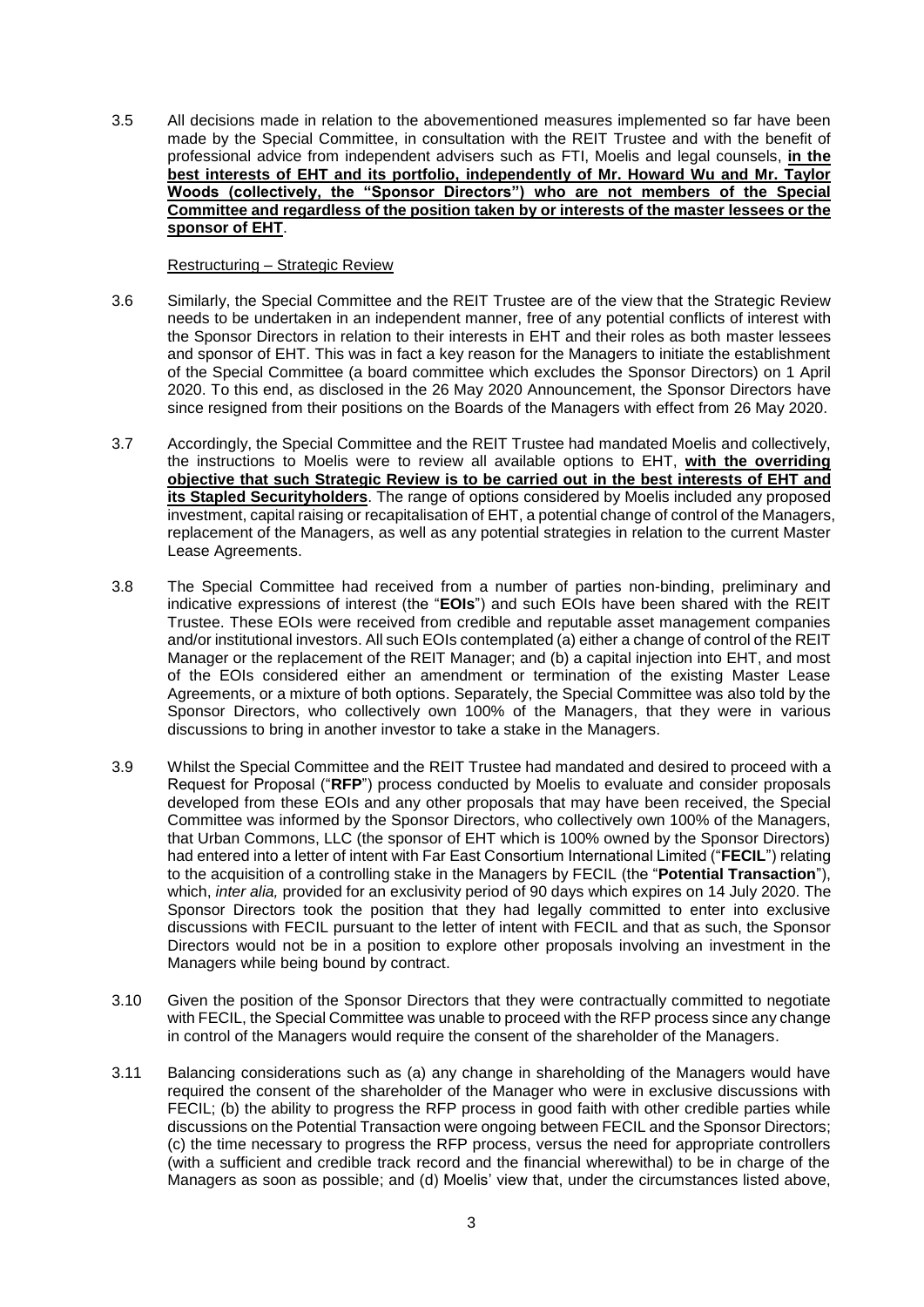pursuing the RFP process concurrently with the Potential Transaction would have been inefficient, the REIT Trustee was also constrained in proceeding with the RFP process at that juncture.

- 3.12 It was therefore considered that as FECIL is an independent potential third-party investor with a credible track record and financial resources to commit to an investment in EHT while possessing established capability in the real estate and hospitality industry, discussions with FECIL should be given an opportunity to progress with a view to effecting a prompt change of control and greater certainty at the Managers level in the interests of EHT and its Stapled Securityholders. Accordingly, the Special Committee and the REIT Trustee instructed Moelis to engage with FECIL and the Sponsor Directors to ensure that any Potential Transaction with FECIL, if consummated, would not be prejudicial to and would serve the best interests of EHT and the Stapled Securityholders. Moelis has since been actively engaging with FECIL and the Sponsor Directors on this basis. In addition, the Special Committee and the REIT Trustee have also on this basis engaged with, and provided feedback to, FECIL on the Potential Transaction.
- 3.13 The Special Committee, since its establishment, has at all times (including in the management of the RFP process and discussions with FECIL) given priority to the interests of all the Stapled Securityholders as a whole over the Managers' interests. The REIT Trustee has at all times acted to safeguard the rights and interests of the Stapled Securityholders in accordance with the trust deed of EH-REIT.

### The FECIL Proposal

- 3.14 Further to discussions with FECIL on the above basis, the Special Committee and the REIT Trustee wish to update Stapled Securityholders that they have been informed of a non-binding conditional proposal (the "**FECIL Proposal**") in relation to the Potential Transaction.
- 3.15 The broad proposed principal terms of the FECIL Proposal are:
	- (a) for FECIL (through a wholly-owned subsidiary) to acquire, subject to, *inter alia*, regulatory and any necessary lender approvals, a 70% shareholding interest (on an enlarged basis) in each of the Managers by way of an initial subscription for one (1) convertible preferred share ("**CPS**") in each of the Managers, which CPS shall be converted into ordinary shares in the Managers upon the fulfilment of certain conditions including relating to the restructuring and recapitalisation of EHT (which is the subject of ongoing due diligence by FECIL). The initial subscription of the CPS in each of the Managers is expected to be completed within three (3) business days of the receipt of regulatory approval. It is contemplated that there will be further subscriptions by FECIL (through a wholly-owned subsidiary) of ordinary shares in the Managers at the time of the conversion of the CPS such that FECIL (through its wholly-owned subsidiary) will have a 70% shareholding interest (on an enlarged basis) in each of the Managers;
	- (b) for the REIT Manager to establish a restructuring committee whose remit is to lead and implement the restructuring and recapitalisation of EHT ("**Restructuring Committee**"), expeditiously after completion of the subscription of the CPS. The Special Committee and the REIT Trustee have been informed that FECIL currently envisages the Restructuring Committee will (i) comprise certain existing members of the Special Committee and such other persons nominated by FECIL; and (ii) assess the financial requirements of EH-REIT and formulate (in consultation with the REIT Trustee and Moelis) and negotiate the terms of such restructuring and recapitalisation with the relevant stakeholders of EH-REIT;
	- (c) subject to completion of the initial subscription and regulatory approval, (i) FECIL may nominate such number of executive and independent directors comprising no less than 80% of the Boards of the Managers; and (ii) the Sponsor Directors will be entitled to nominate one (1) director to the Boards of the Managers, who will not have the right to vote in relation to matters involving any of the Sponsor, the Sponsor Directors and/or their affiliates (including but not limited to the Master Lease Agreements). The Boards of the Managers will have to comply with relevant laws, regulations and guidelines, including the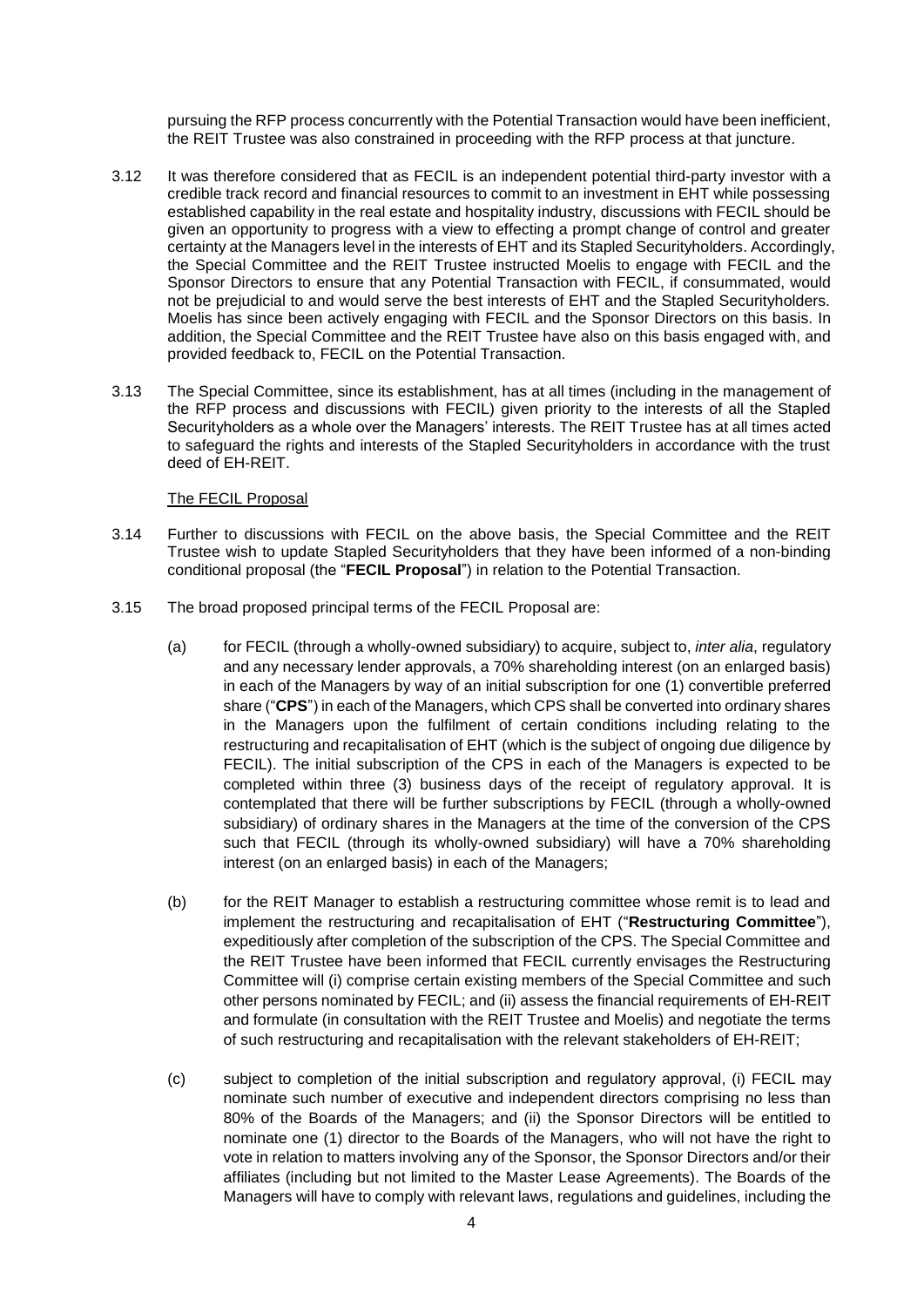Code of Corporate Governance 2018 and the rules relating to conflicts of interest contained therein. In addition, the Sponsor Directors will not be involved in the day-to-day operations of the Managers; and

- (d) the REIT Manager, the REIT Trustee and FECIL are to promptly consult with each other on the appropriate action to be taken in respect of the Master Lease Agreements (including whether the Master Lease Agreements should be amended or terminated) with the parties acknowledging that the Master Lease Agreements must be dealt with as a matter of priority. It should, however, be noted that notwithstanding any terms in the FECIL Proposal, all rights and remedies of EHT against the Master Lessees are expressly reserved and the Managers and the REIT Trustee reserve all rights to take all actions as may be necessary in the best interests of EHT and its Stapled Securityholders.
- 3.16 The terms of the FECIL Proposal had been negotiated on an arm's length basis between FECIL and the Sponsor Directors, with engagement from the Special Committee as appropriate so as to ensure that any Potential Transaction with FECIL, if consummated, would not be prejudicial to and would serve the best interests of EHT and the Stapled Securityholders. The REIT Trustee and Moelis had also proactively reviewed the FECIL Proposal, to ensure that the Potential Transaction, if consummated, would not be prejudicial to and would serve the best interests of EHT and the Stapled Securityholders.
- 3.17 Based on the information provided by FECIL, (a) FECIL is a leading regional conglomerate with property development and investment, hotel operations and management, car park operations and facilities management, securities and financial product investment and gaming operations; (b) FECIL has been recognised as one of the region's leading land and property developers with over 45 years of experience operating in Asia Pacific, and has been listed on the main board of the Hong Kong Stock Exchange since 1972; and (c) FECIL has been developing and operating hospitality assets for over 15 years and is currently developing 13 hotels, owns 29 hotels and holds a minority stake in two (2) hotels, all of which are spread across eight (8) countries and most of which are internally managed by FECIL, and also has a history of and experience in securing financing for investments in hospitality assets across the world.
- 3.18 The FECIL Proposal is non-binding and subject to the relevant parties entering into definitive agreements in respect of the Potential Transaction. The completion of the Potential Transaction is conditional on, amongst others, the receipt of the approval from the Monetary Authority of Singapore ("**MAS**") to proceed with the change of control of the REIT Manager. The Special Committee and the REIT Trustee have been informed that FECIL has submitted its application to the MAS. **To the extent that matters in the FECIL Proposal relate to EHT's interests (as opposed to shareholder matters amongst shareholders of the Managers), the Special Committee and the REIT Trustee will continue to work with Moelis to provide input on the FECIL Proposal with a view to safeguarding the interests of EHT and the Stapled Securityholders.**
- 3.19 The Managers will make an appropriate announcement in the event of any further material developments. It should, however, be pointed out that as the Potential Transaction pertains to the dilution of the Sponsor Directors' interests in the Managers, these terms are ultimately subject to the agreement of the Sponsor Directors and commercial negotiation between FECIL and the Sponsor Directors.

**Stapled Securityholders are advised to read this Announcement and any further announcements by the Managers and/or the Special Committee carefully. The Special Committee wishes to emphasise that there is no certainty or assurance as at the date of this Announcement that any discussions or prospects will be successfully concluded or any definitive agreements in relation to any transactions (including the Potential Transaction) will materialise or be entered into. Stapled Securityholders should consult their stockbrokers, bank managers, solicitors or other professional advisers if they have any doubt about the actions they should take.**